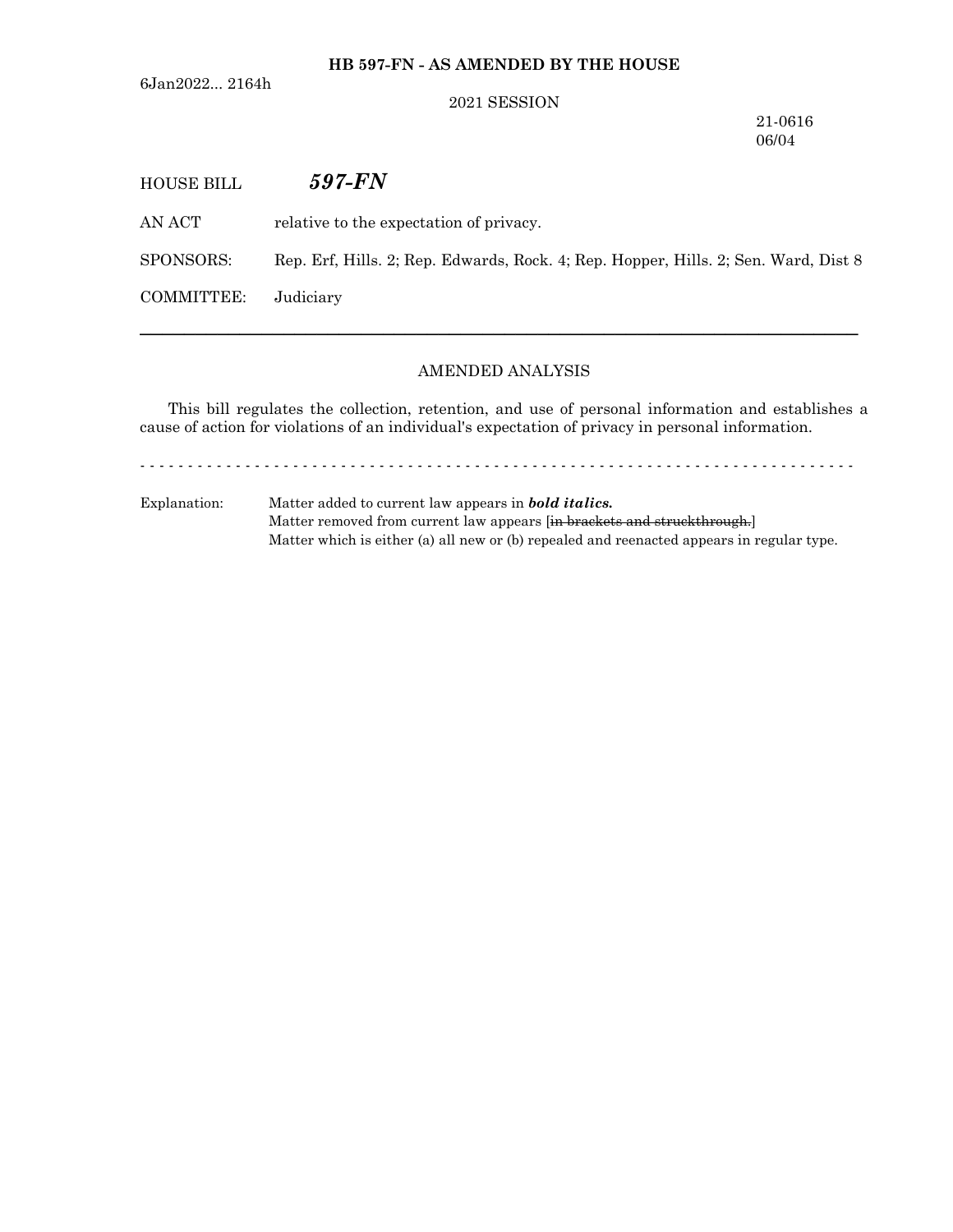#### STATE OF NEW HAMPSHIRE

*In the Year of Our Lord Two Thousand Twenty One*

AN ACT relative to the expectation of privacy.

*Be it Enacted by the Senate and House of Representatives in General Court convened:*

1 New Chapter; Expectation of Privacy. Amend RSA by inserting after chapter 507-G the following new chapter: 1 2

3 4

### CHAPTER 507-H

#### EXPECTATION OF PRIVACY

5

507-H:1 Definitions. In this chapter:

I. "Personal information" means an individual's name, date or place of birth; social security number; address; employment history; credit history; financial and other account numbers; cellular telephone numbers; voice over Internet protocol or landline telephone numbers; location information; biometric identifiers including fingerprints, facial photographs or images, retinal scans, genetic profiles, and DNA/RNA data; or other identifying data unique to that individual. 6 7 8 9 10

II. "Third party providers of information and services" means individuals or organizations which collect personal information about an individual in order to provide information or services to that individual, including but not limited to cellular and land-line telephone, electric, water, and other utility services; Internet service providers; cable television providers; streaming services; social media providers; email service providers; banks and financial institutions; insurance companies; and credit card companies. 11 12 13 14 15 16

17

507-H:2 Expectation of Privacy in Personal Information.

I. An individual shall have an expectation of privacy in personal information, including content and usage, given or available to third-party providers of information and services, and not available to the public. 18 19 20

II. No municipal, county, state, or federal department, agency, employee, elected official, or contractor shall, acquire, collect, retain, or use any personal information of any individual residing in New Hampshire from any third-party provider. 21 22 23

24

III. Paragraph II shall not apply to:

(a) Personal information acquired, collected, retained, or used by any state regulatory or administrative agency when such acquisition, collection, retention, or use is within the agency's regulatory, investigative, adjudicatory, or administrative function. 25 26 27

(b) A warrant signed by a judge and based on probable cause has been issued or a judicially-recognized exception to the warrant requirement applies. 28 29

30

(c) In the case of the division of emergency services and communications when handling emergency 911 telecommunications. 31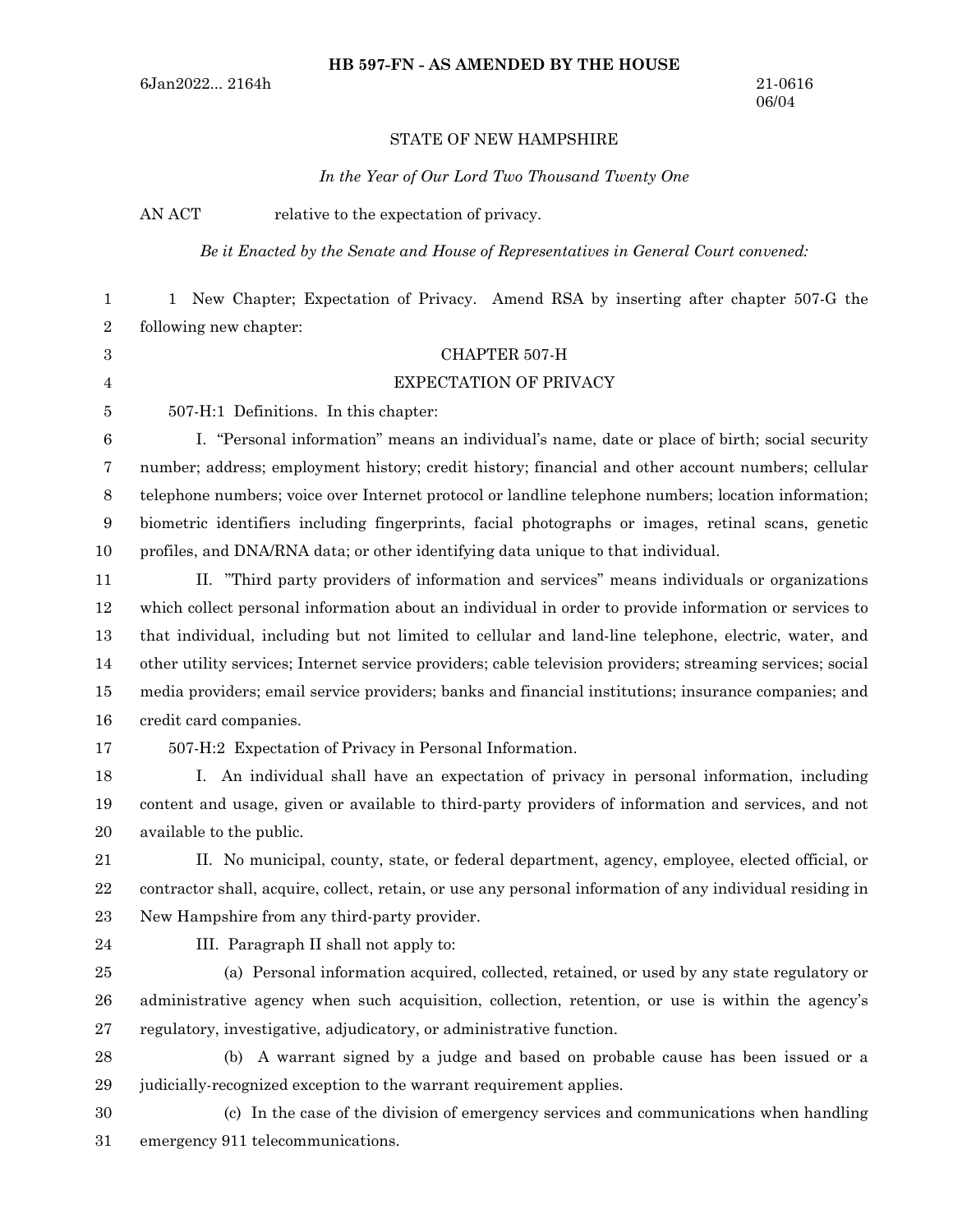#### **HB 597-FN - AS AMENDED BY THE HOUSE - Page 2 -**

(d) In an emergency where the immediate danger of death or serious physical injury to an individual requires the disclosure, without delay, of personal information concerning a specific individual and where a warrant cannot be obtained in time to prevent the identified danger. (e) Where the acquisition, collection, retention or use of personal information is authorized or required by state or federal law, provided that such personal information is requested of and supplied by a third-party provider of information and services for named individuals only or, in the case of employees and/or contractors of a third-party provider of information and services, for all of its employees and/or contractors. (f) Where the individual to whom personal information in the possession of third-party providers of information and services pertains: (1) Provides it to a municipal, county, state, or federal department, agency, employee, elected official, or contractor, but only for the purpose for which it is provided, including but not limited to credit card transactions and affinity programs; or (2) Authorizes access to it by a municipal, county, state, or federal department, agency, employee, elected official, or contractor, but only for the purpose for which such authorization is granted. IV. Any person violating the provisions of this section shall be guilty of a violation if a natural person, or guilty of a misdemeanor if any other person. V. A person who suffers injury as a result of a violation of this chapter shall be entitled to damages from the person who committed the violation of not less than \$1,000 for each such violation and an award of costs and reasonable attorney fees. 507-H:3 Action Against a Corporation. This chapter shall not be construed to create a cause of action against a corporation or its officers, employees, or agents for providing information to a municipal, state, or federal department, agency, employee, or contractor in accordance with the provisions of this chapter. 507-H:4 Federal Preemption. If federal law preempts any provision of this chapter, that provision shall not apply. 2 Regulation of Biometric Information; Collection of Biometric Data Prohibited. Amend RSA 359-N:2, I(c) to read as follows: (c) Obtain, retain, or provide any individual's biometric data except as set forth in this chapter *or in RSA 507-H*. 1 2 3 4 5 6 7 8 9 10 11 12 13 14 15 16 17 18 19 20 21 22 23 24 25 26 27 28 29 30 31

3 Effective Date. This act shall take effect on January 1, 2023. 32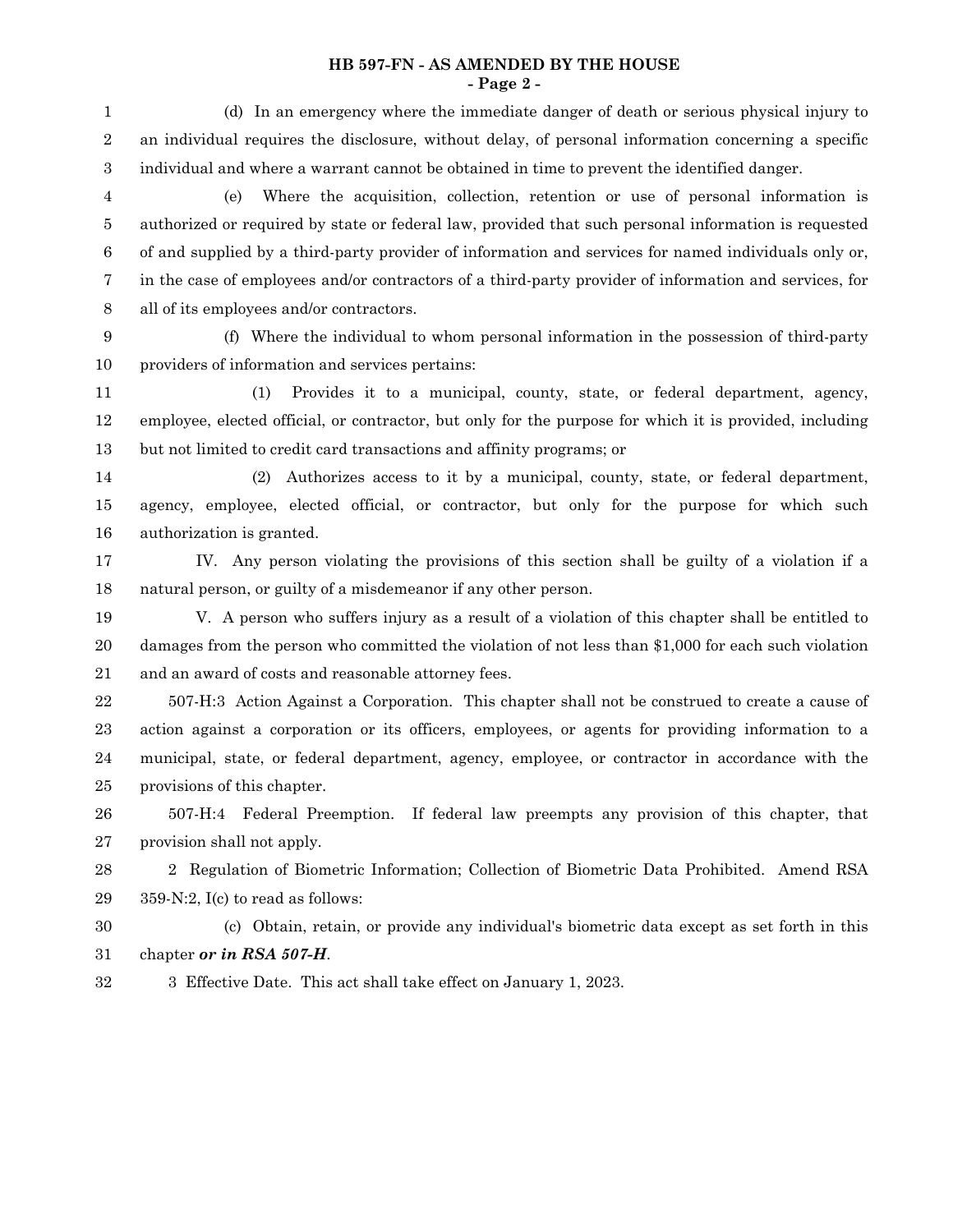LBA 21-0616 Amended 1/20/22

# **HB 597-FN- FISCAL NOTE** AS AMENDED BY THE HOUSE (AMENDMENT #2021-2164h)

AN ACT relative to the expectation of privacy.

**FISCAL IMPACT:** [X] State [X] County [ ] Local [ ] None

|                        | <b>Estimated Increase / (Decrease)</b> |                            |                            |                            |
|------------------------|----------------------------------------|----------------------------|----------------------------|----------------------------|
| <b>STATE:</b>          | FY 2022                                | FY 2023                    | FY 2024                    | FY 2025                    |
| Appropriation          | \$0                                    | \$0                        | \$0                        | $\$0$                      |
| Revenue                | \$0                                    | \$0                        | \$0                        | $\$0$                      |
| <b>Expenditures</b>    | \$0                                    | Indeterminable<br>Increase | Indeterminable<br>Increase | Indeterminable<br>Increase |
| <b>Funding Source:</b> | X   General                            | Education                  | Highway                    | Other                      |

### **COUNTY:**

| Revenue             | $\$0$ | \$0                        | $\$0$                      | ሱስ<br>কা.                  |
|---------------------|-------|----------------------------|----------------------------|----------------------------|
| <b>Expenditures</b> | \$0   | Indeterminable<br>Increase | Indeterminable<br>Increase | Indeterminable<br>Increase |

# **METHODOLOGY:**

This bill establishes a cause of action for violations of an individual's expectation of privacy in personal information. This bill contains penalties that may have an impact on the New Hampshire judicial and correctional systems. There is no method to determine how many charges would be brought as a result of the changes contained in this bill to determine the fiscal impact on expenditures. However, the entities impacted have provided the potential costs associated with these penalties below.

| Judicial Branch                                                                                                                                                                                                                                                                                                                                                                                           | FY 2021                          | FY 2022                         |  |  |
|-----------------------------------------------------------------------------------------------------------------------------------------------------------------------------------------------------------------------------------------------------------------------------------------------------------------------------------------------------------------------------------------------------------|----------------------------------|---------------------------------|--|--|
| Violation Level Offense                                                                                                                                                                                                                                                                                                                                                                                   | \$53                             | \$53                            |  |  |
| Class B Misdemeanor                                                                                                                                                                                                                                                                                                                                                                                       | \$55                             | \$55                            |  |  |
| Class A Misdemeanor                                                                                                                                                                                                                                                                                                                                                                                       | \$78                             | \$78                            |  |  |
| Routine Civil Case                                                                                                                                                                                                                                                                                                                                                                                        | \$526                            | \$526                           |  |  |
| Appeals                                                                                                                                                                                                                                                                                                                                                                                                   | Varies                           | Varies                          |  |  |
| It should be noted that average case cost estimates for FY 2021 and FY 2022 are based on data that is<br>more than ten years old and does not reflect changes to the courts over that same period of time or the<br>impact these changes may have on processing the various case types. An unspecified misdemeanor can be<br>either class A or class B, with the presumption being a class B misdemeanor. |                                  |                                 |  |  |
| Judicial Council                                                                                                                                                                                                                                                                                                                                                                                          |                                  |                                 |  |  |
| Public Defender Program                                                                                                                                                                                                                                                                                                                                                                                   | with State<br>Has contract<br>to | Has contract with State<br>- to |  |  |